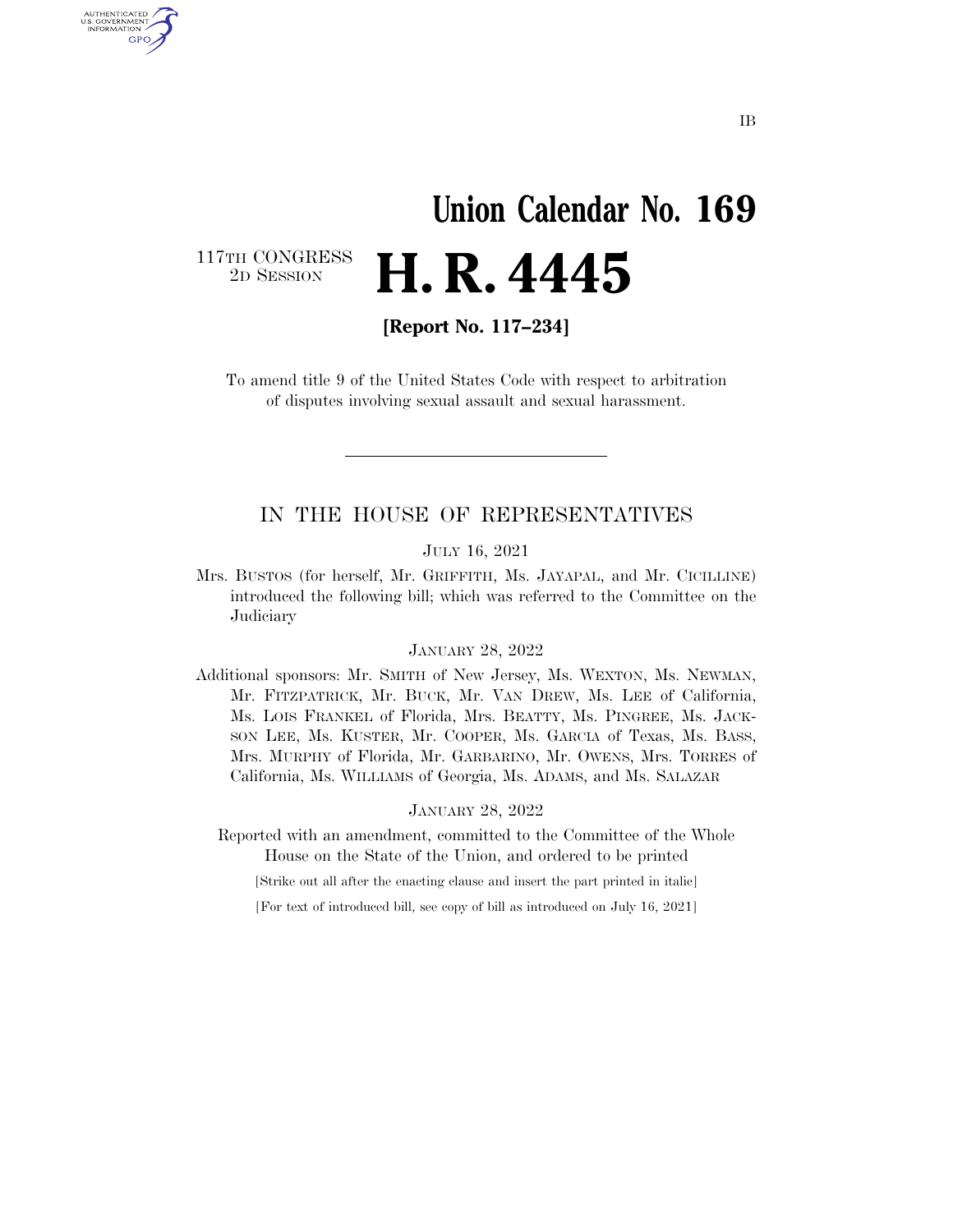# **A BILL**

2

To amend title 9 of the United States Code with respect to arbitration of disputes involving sexual assault and sexual harassment.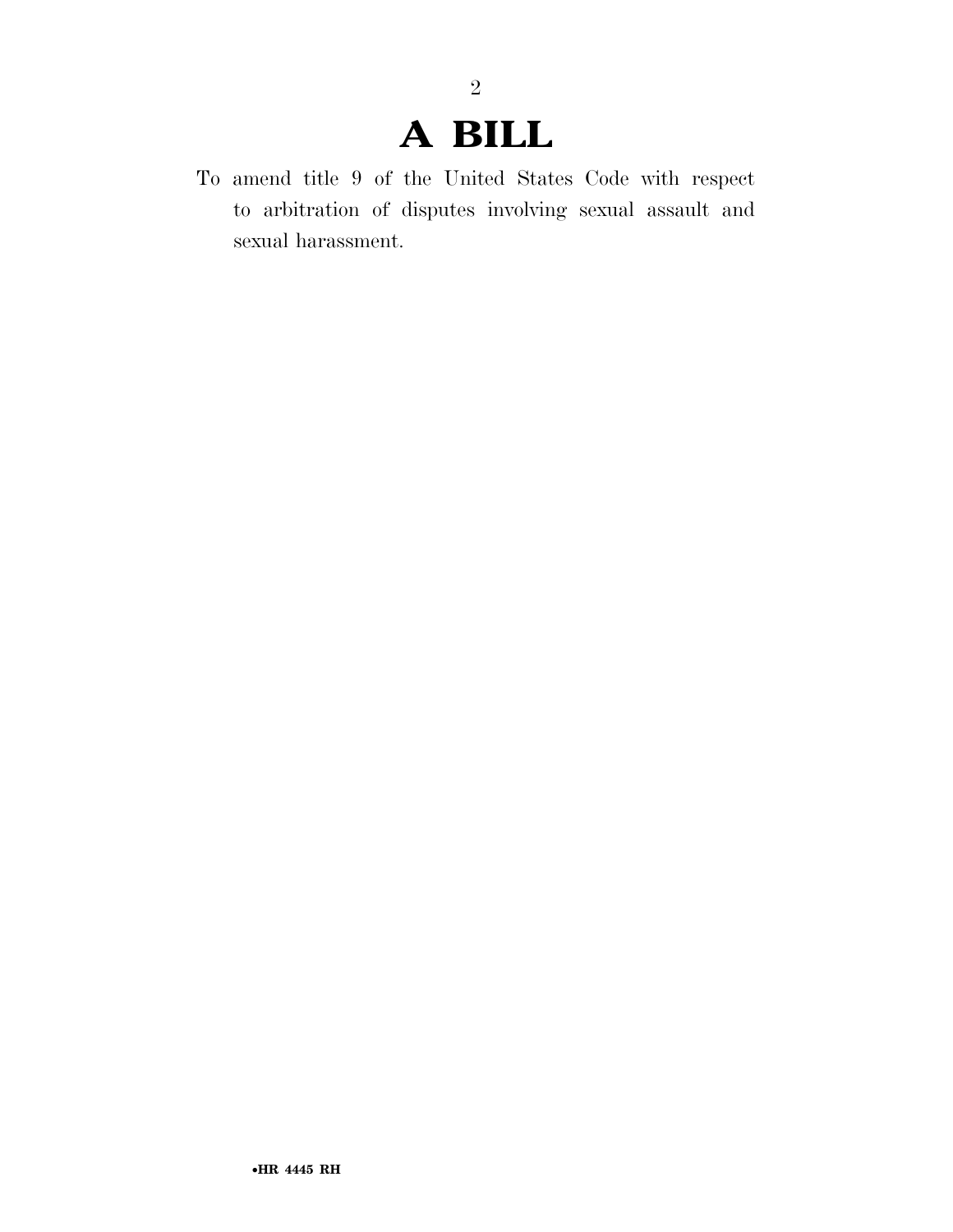| 1  | Be it enacted by the Senate and House of Representa-         |
|----|--------------------------------------------------------------|
| 2  | tives of the United States of America in Congress assembled, |
| 3  | <b>SECTION 1. SHORT TITLE.</b>                               |
| 4  | This Act may be cited as the "Ending Forced Arbitra-         |
| 5  | tion of Sexual Assault and Sexual Harassment Act of          |
|    | 6 $2021$ ".                                                  |
| 7  | <b>SEC. 2. PREDISPUTE ARBITRATION OF DISPUTES INVOLV-</b>    |
| 8  | ING SEXUAL ASSAULT AND SEXUAL HARASS-                        |
| 9  | <b>MENT.</b>                                                 |
| 10 | (a) IN GENERAL.—Title 9 of the United States Code            |
| 11 | is amended by adding at the end the following:               |
|    | 12 "CHAPTER 4-ARBITRATION OF DISPUTES                        |
| 13 | INVOLVING SEXUAL ASSAULT<br>AND                              |
| 14 | <b>SEXUAL HARASSMENT</b>                                     |
|    |                                                              |

*''Sec. ''401. Definitions. ''402. No validity or enforceability.* 

### *''§ 401. Definitions*

*''In this chapter:* 

•**HR 4445 RH** *''(1) PREDISPUTE ARBITRATION AGREEMENT.— The term 'predispute arbitration agreement' means any agreement to arbitrate a dispute that had not yet arisen at the time of the making of the agreement. ''(2) PREDISPUTE JOINT-ACTION WAIVER.—The term 'predispute joint-action waiver' means an agree- ment, whether or not part of a predispute arbitration agreement, that would prohibit, or waive the right of,*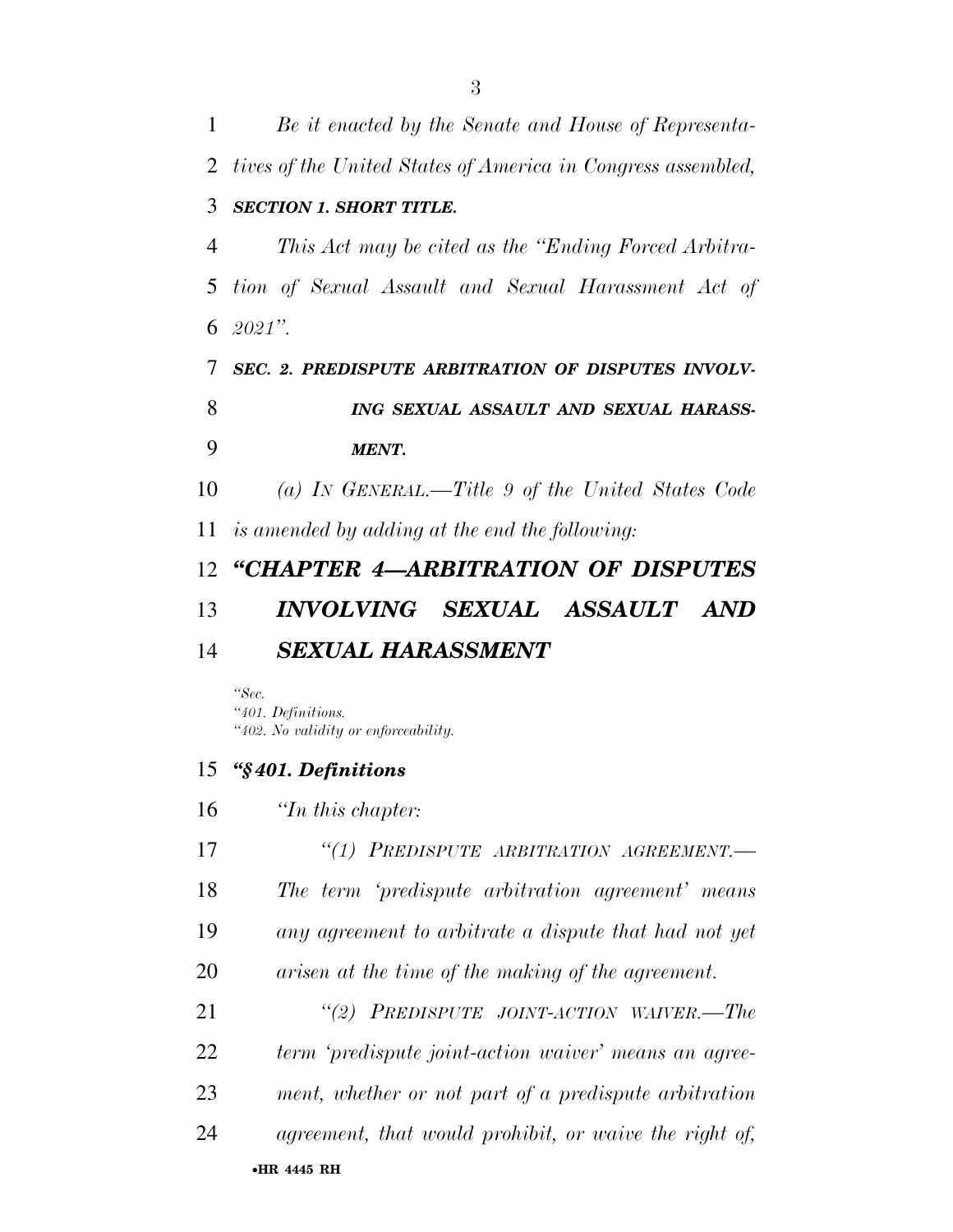| $\mathbf{1}$   | one of the parties to the agreement to participate in            |
|----------------|------------------------------------------------------------------|
| 2              | <i>a joint, class, or collective action in a judicial, arbi-</i> |
| 3              | tral, administrative, or other forum, concerning a dis-          |
| $\overline{4}$ | pute that has not yet arisen at the time of the making           |
| 5              | of the agreement.                                                |
| 6              | "(3) SEXUAL ASSAULT DISPUTE.—The term 'sex-                      |
| 7              | ual assault dispute' means a dispute involving a non-            |
| 8              | consensual sexual act or sexual contact, as such terms           |
| 9              | are defined in section 2246 of title 18 or similar ap-           |
| 10             | plicable Tribal or State law, including when the vic-            |
| 11             | tim lacks capacity to consent.                                   |
| 12             | "(4) SEXUAL HARASSMENT DISPUTE.—The term                         |
| 13             | 'sexual harassment dispute' means a dispute relating             |
| 14             | to the any of the following conduct directed at an in-           |
| 15             | dividual or a group of individuals:                              |
| 16             | $\lq (A)$ Unwelcome sexual advances.                             |
| 17             | "(B) Unwanted physical contact that is sex-                      |
| 18             | <i>ual in nature, including assault.</i>                         |
| 19             | "(C) Unwanted sexual attention, including                        |
| 20             | unwanted sexual comments and propositions for                    |
| 21             | sexual activity.                                                 |
| 22             | $\lq\lq D$ Conditioning professional,<br>$edu$ -                 |
| 23             | cational, consumer, health care or long-term care                |
| 24             | benefits on sexual activity.                                     |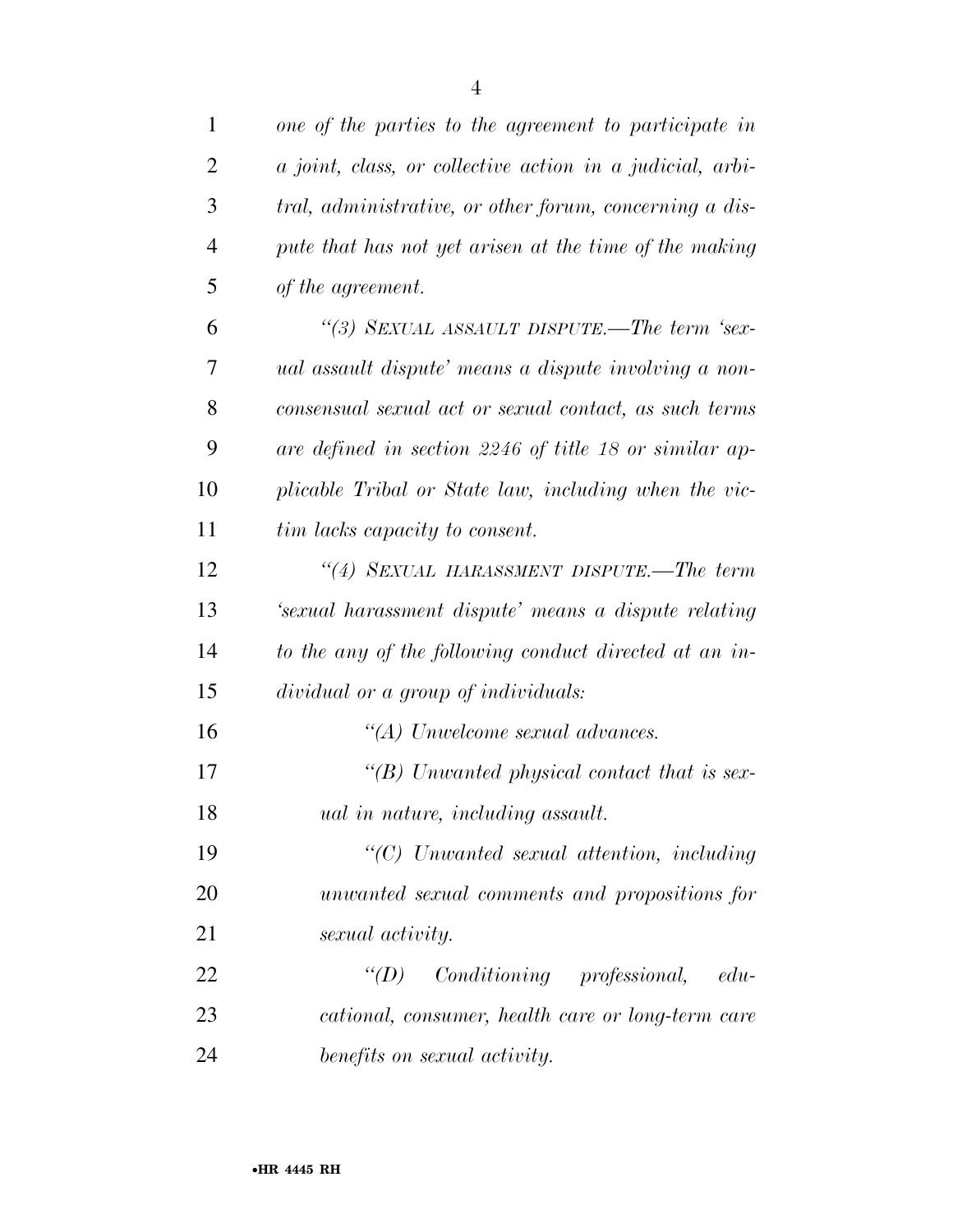| $\lq\lq (E)$ Retaliation for rejecting unwanted sex- |
|------------------------------------------------------|
| <i>ual</i> attention.                                |

### *''§ 402. No validity or enforceability*

 *''(a) IN GENERAL.—Notwithstanding any other provi- sion of this title, at the election of the person alleging con- duct constituting a sexual harassment dispute or sexual as- sault dispute, or the named representative of a class or in a collective action alleging such conduct, no predispute ar- bitration agreement or predispute joint-action waiver shall be valid or enforceable with respect to a case which is filed under Federal, Tribal, or State law and relates to the sexual assault dispute or the sexual harassment dispute.* 

 *''(b) DETERMINATION OF APPLICABILITY.—An issue as to whether this chapter applies with respect to a dispute shall be determined under Federal law. The applicability of this chapter to an agreement to arbitrate and the validity and enforceability of an agreement to which this chapter applies shall be determined by a court, rather than an arbi- trator, irrespective of whether the party resisting arbitra- tion challenges the arbitration agreement specifically or in conjunction with other terms of the contract containing such agreement, and irrespective of whether the agreement purports to delegate such determinations to an arbitrator.''.* 

*(b) TECHNICAL AND CONFORMING AMENDMENTS.—*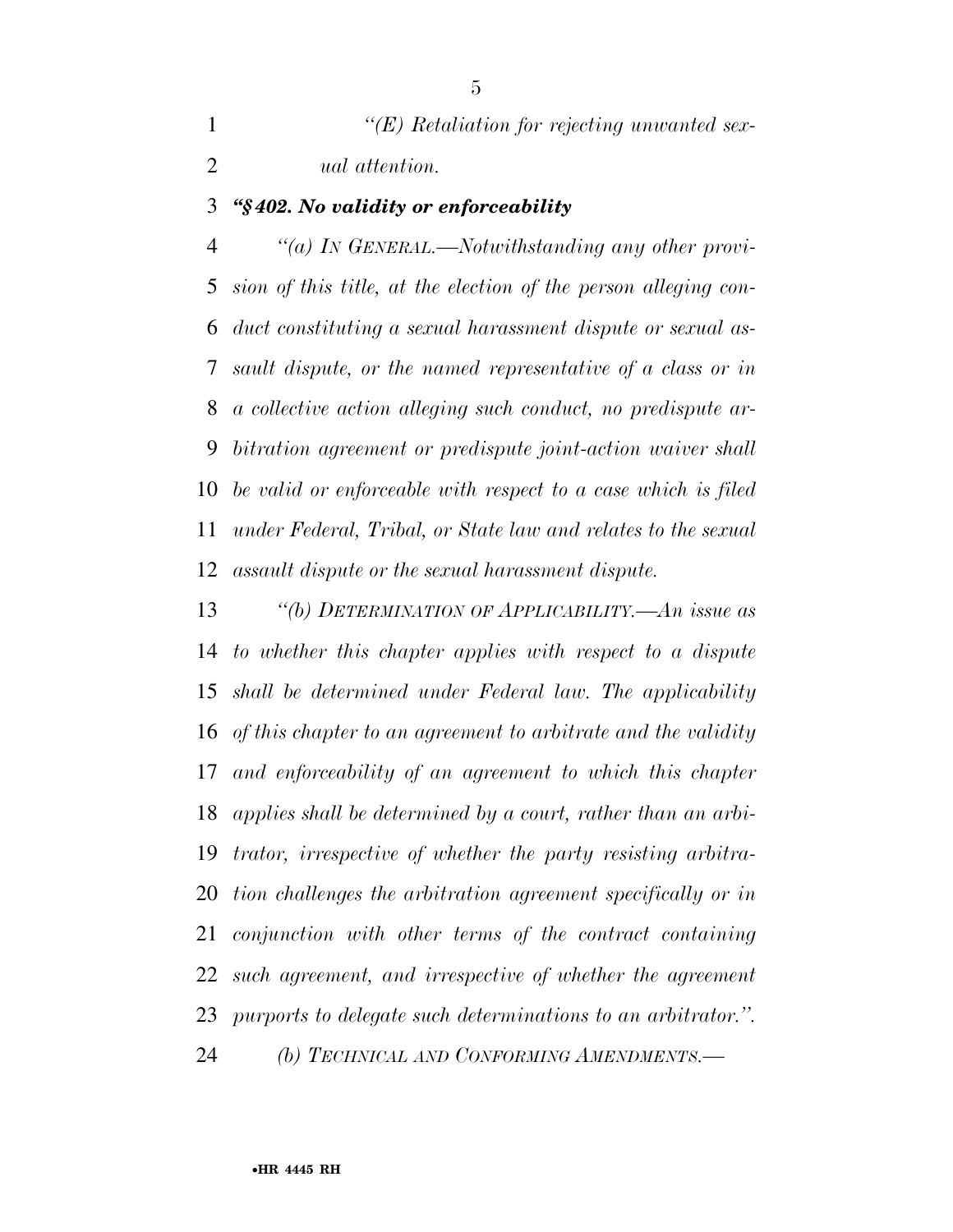| 3              | $(A)$ in section 2, by inserting "or as other-      |
|----------------|-----------------------------------------------------|
| $\overline{4}$ | wise provided in chapter $4$ " before the period at |
| 5              | the end;                                            |
| 6              | $(B)$ in section 208—                               |
| 7              | $(i)$ in the section heading, by striking           |
| 8              | "Chapter 1; residual application"                   |
| 9              | and inserting " <b>Application</b> "; and           |
| 10             | $(ii)$ by adding at the end the following:          |
| 11             | "This chapter applies to the extent that this       |
| 12             | chapter is not in conflict with chapter $4.'$ ;     |
| 13             | and                                                 |
| 14             | $(C)$ in section 307—                               |
| 15             | $(i)$ in the section heading, by striking           |
| 16             | "Chapter 1; residual application"                   |
| 17             | and inserting " <b>Application</b> "; and           |
| 18             | $(ii)$ by adding at the end the following:          |
| 19             | "This chapter applies to the extent that this       |
| 20             | chapter is not in conflict with chapter 4.".        |
| 21             | (2) TABLE OF SECTIONS.—                             |
| 22             | $(A)$ CHAPTER 2.—The table of sections for          |
| 23             | chapter 2 of title 9, United States Code, is        |
| 24             | amended by striking the item relating to section    |
| 25             | 208 and inserting the following:                    |

*''208. Application.''.*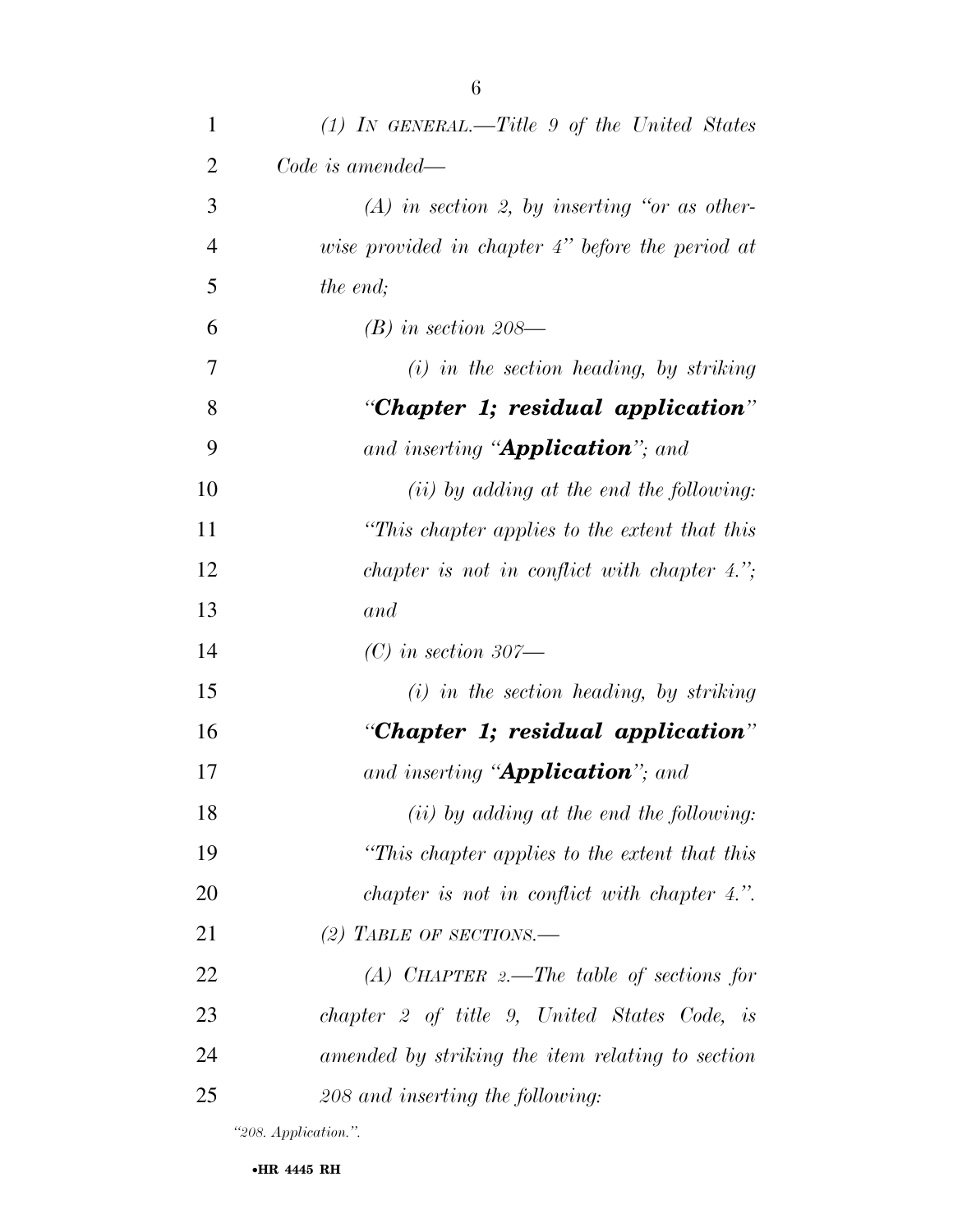| $\mathbf{1}$   | $(B)$ CHAPTER 3.—The table of sections for                                                                                               |
|----------------|------------------------------------------------------------------------------------------------------------------------------------------|
| $\overline{2}$ | chapter 3 of title 9, United States Code, is                                                                                             |
| 3              | amended by striking the item relating to section                                                                                         |
| $\overline{4}$ | 307 and inserting the following:                                                                                                         |
|                | "307. Application.".                                                                                                                     |
| 5              | (3) TABLE OF CHAPTERS.—The table of chapters                                                                                             |
| 6              | for title 9, United States Code, is amended by adding                                                                                    |
| 7              | at the end the following:                                                                                                                |
|                | "4. Arbitration of disputes involving sexual assault and<br>sexual harassment manufactured and the sexual harassment<br>401 <sup>"</sup> |
| 8              | <b>SEC. 3. APPLICABILITY.</b>                                                                                                            |

 *This Act, and the amendments made by this Act, shall apply with respect to any dispute or claim that arises or accrues on or after the date of enactment of this Act.*